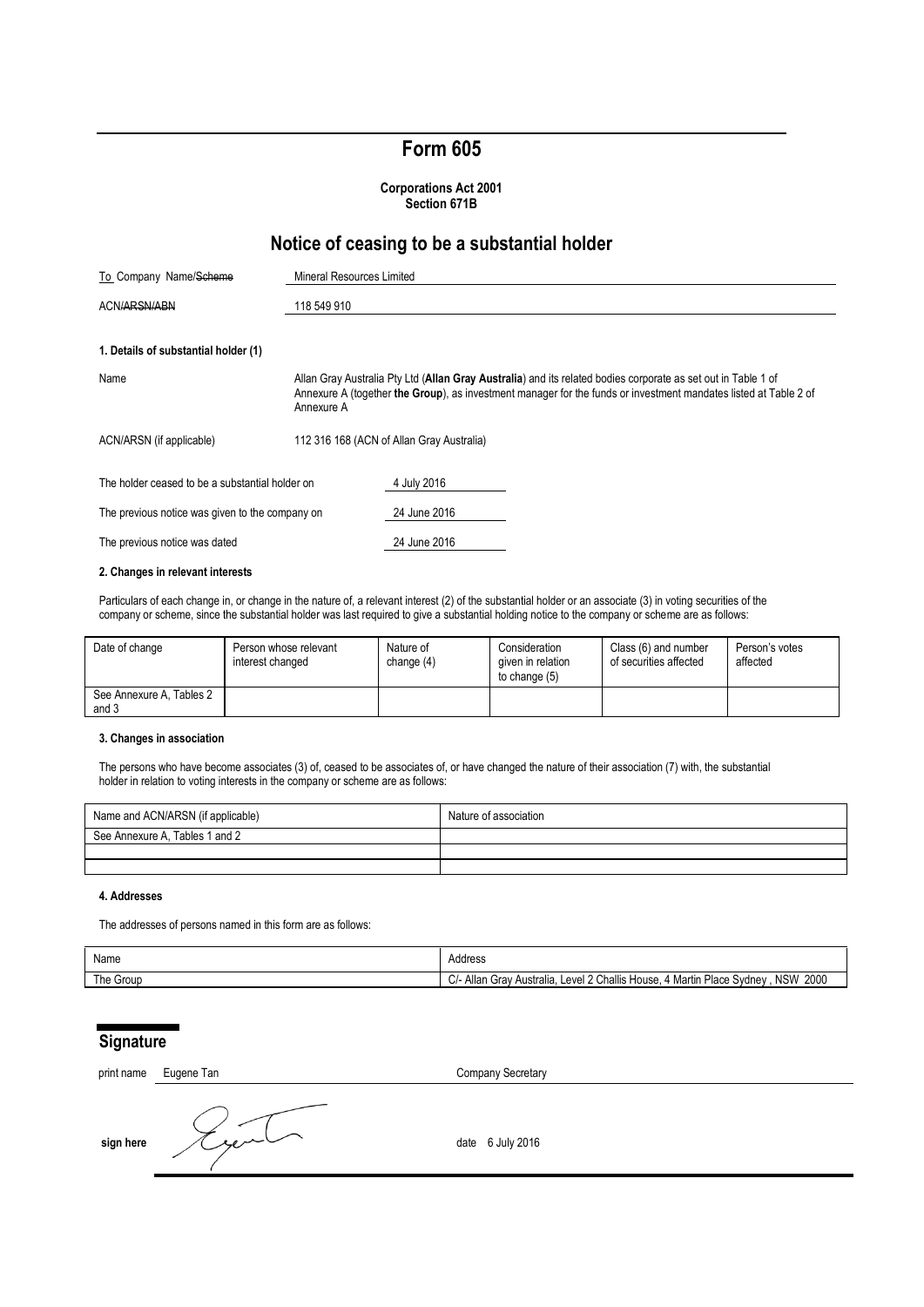#### **DIRECTIONS**

- (1) If there are a number of substantial holders with similar or related relevant interests (eg a corporation and its related corporations, or the manager and trustee of an equity trust), the names could be included in an annexure to the form. If the relevant interests of a group of persons are essentially similar, they may be referred to throughout the form as a specifically named group if the membership of each group, with the names and addresses of members is clearly set out in paragraph 6 of the form.
- (2) See the definition of "associate" in section 9 of the Corporations Act 2001.
- (3) See the definition of "relevant interest" in sections 608 and 671B(7) of the Corporations Act 2001.
- (4) The voting shares of a company constitute one class unless divided into separate classes.
- (5) The person's votes divided by the total votes in the body corporate or scheme multiplied by 100.
- (6) Include details of:
	- (a) any relevant agreement or other circumstances because of which the change in relevant interest occurred. If subsection 671B(4) applies, a copy of any document setting out the terms of any relevant agreement, and a statement by the person giving full and accurate details of any contract, scheme or arrangement, must accompany this form, together with a written statement certifying this contract, scheme or arrangement; and
	- (b) any qualification of the power of a person to exercise, control the exercise of, or influence the exercise of, the voting powers or disposal of the securities to which the relevant interest relates (indicating clearly the particular securities to which the qualification applies).

See the definition of "relevant agreement" in section 9 of the Corporations Act 2001.

- (7) Details of the consideration must include any and all benefits, money and other, that any person from whom a relevant interest was acquired has, or may, become entitled to receive in relation to that acquisition. Details must be included even if the benefit is conditional on the happening or not of a contingency. Details must be included of any benefit paid on behalf of the substantial holder or its associate in relation to the acquisitions, even if they are not paid directly to the person from whom the relevant interest was acquired.
- (8) If the substantial holder is unable to determine the identity of the person (eg if the relevant interest arises because of an option) write "unknown".
- (9) Give details, if appropriate, of the present association and any change in that association since the last substantial holding notice.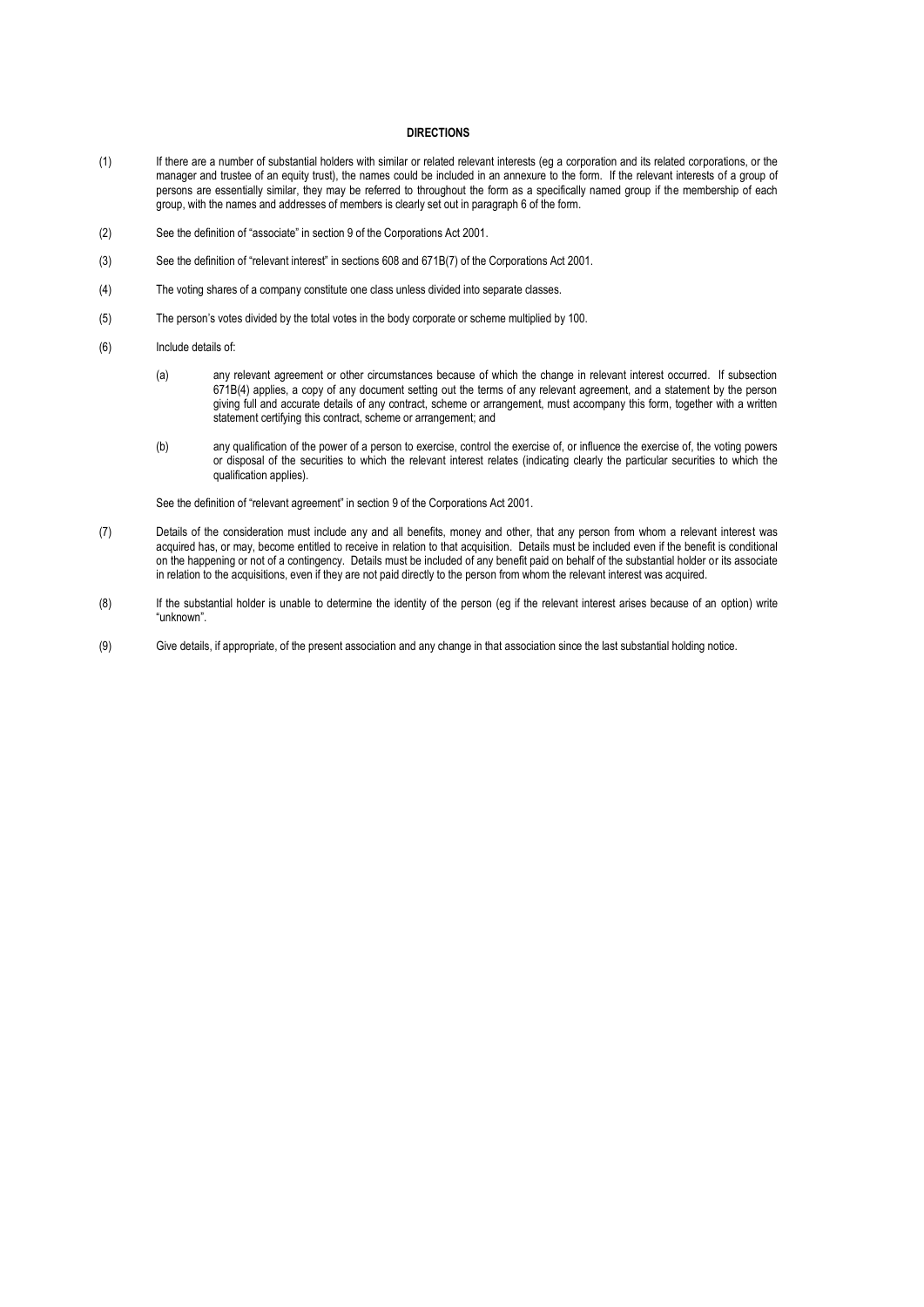### **Mineral Resources Limited**

THIS IS ANNEXURE A OF 2 PAGES REFERRED TO IN THE ABOVE FORM 605

| Print name | Eugene Tan | <b>Company Secretary</b> |
|------------|------------|--------------------------|
| Sign here  | .<br>سده م | Date: 6 July 2016        |

#### **Table 1 – Related bodies corporate**

The following entities are associates of Allan Gray Australia Pty Ltd (AGA) and each other by virtue of being related bodies corporate.

Orbis Allan Gray Limited<br>
Orbis Holdings Limited Critics Ltd<br>
Orbis Investment Management (BVI) I Orbis Investment Management Limited (OIML) Crisis Investment Advisory Pty<br>
Orbis Asset Management Limited (OAML) Crisis Allan Gray (Holdings) Pty Ltd Orbis Asset Management Limited (OAML)<br>Orbis Administration Limited Orbis Administration Limited Orbis Investment Advisory (Hong Kong) Limited Orbis Investment Research Limited Orbis Client Services (Canada) Limited Orbis Investment Management (MIS) Limited Crisis Holdings (UK) Limited Triple Blue Holdings Limited Crisis Investment Manageme Pictet Overseas Trust Corporation and Pictet Trustee Company SA

Orbis Investment Management (BVI) Limited (OIMLBVI)<br>Orbis Investment Advisory Pty Limited Orbis Investment Management (Europe) LLP<br>Orbis Investment Management (Luxembourg) S.A

### **Table 2 – Funds**

An entity within the Group acts as investment manager for some or all of the assets in the following funds.

| <b>No</b> | Fund name                               | Manager    | Code        | Registered holder                    | Persons entitled to be registered   |
|-----------|-----------------------------------------|------------|-------------|--------------------------------------|-------------------------------------|
|           |                                         |            |             |                                      | holder                              |
| 1.        | Allan Gray Australia Equity Fund        | <b>AGA</b> | <b>SMEF</b> | Citibank N.A., Sydney Branch as      | Equity Trustees Limited as SMEF's   |
|           |                                         |            |             | SMEF's custodian                     | responsible entity                  |
| 2.        | Allan Gray Australia Opportunity        | AGA        | <b>SMSF</b> | Citibank N.A., Sydney Branch as      | Equity Trustees Limited as SMSF's   |
|           | Fund                                    |            |             | SMSF's custodian                     | responsible entity                  |
| 3.        | Warakirri Australian Equities           | AGA        | <b>SMWA</b> | ANZ Nominees Ltd as SMWA's           | Warakirri Asset Management Pty Ltd  |
|           | Pensions and Charities Fund             |            |             | custodian                            | SMWA's trustee                      |
| 4.        | Ibbotson Australian Shares High         | <b>AGA</b> | <b>SMIA</b> | JP Morgan Nominees Australia Ltd     | Ibbotson Associates Australia Ltd   |
|           | Alpha Trust                             |            |             | as SMIA's custodian                  | SMIA's trustee                      |
| 5.        | <b>Construction and Building Unions</b> | <b>AGA</b> | <b>SMCB</b> | NAB Custodial Services as SMCB's     | United Super Pty Ltd as SMCB's      |
|           | Superannuation Fund                     |            |             | custodian                            | trustee                             |
| 6.        | <b>HESTA Superannuation Fund</b>        | <b>AGA</b> | <b>SMHT</b> | JP Morgan Nominees Australia Ltd     | H.E.S.T. Australia Ltd as SMHT's    |
|           |                                         |            |             | as SMHT's custodian                  | trustee                             |
| 7.        | Hostplus Pooled Superannuation          | AGA        | <b>SMHP</b> | Citibank N.A., Sydney Branch as      | Host Plus Pty Itd as SMHP's trustee |
|           | Trust                                   |            |             | SMHP's custodian                     |                                     |
| 8.        | Russell Australian Opportunities        | <b>AGA</b> | <b>SMRI</b> | State Street Australia Ltd asSMRI's  | Russell Investment Management Ltd   |
|           | Fund                                    |            |             | custodian                            | as SMRI's responsible entity        |
| 9.        | MyLifeMyMoney Superannuation            | AGA        | <b>SMCS</b> | NAB Custodial Services as custodian  | CSF Pty Ltd as SMCS's trustee       |
|           | Fund                                    |            |             | for SMCS                             |                                     |
| 10.       | Maritime Super                          | AGA        | <b>SMMS</b> | NAB Custodial Services as custodian  | Maritime Super Pty Ltd as SMMS's    |
|           |                                         |            |             | for SMMS                             | trustee                             |
| 11.       | Non-Government Schools                  | <b>AGA</b> | <b>SMNG</b> | State Street Australia Ltd as SMNG's | Non-Government Schools              |
|           | Superannuation Fund                     |            |             | custodian                            | Superannuation Fund Pty Ltd as      |
|           |                                         |            |             |                                      | SMNG's trustee                      |
| 12.       | <b>REST Superannuation Fund</b>         | <b>AGA</b> | <b>SMRT</b> | State Street Australia Ltd as SMRT's | Retail Employees Superannuation Pty |
|           |                                         |            |             | custodian                            | Ltd as SMRT's trustee               |
| 13.       | Government Employees                    | <b>AGA</b> | <b>SMGB</b> | Northern Trust Corporation as        | <b>Government Employees</b>         |
|           | Superannuation Board                    |            |             | SMGB's custodian                     | Superannuation Board                |
| 14.       | Orbis Global Equity Fund                | OIML       | <b>GAPL</b> | Citibank N.A., Hong Kong Branch, as  | Equity Trustees Limited as GAPL's   |
|           | (Australia Registered)                  |            |             | GAPL's custodian                     | responsible entity                  |
| 15.       | <b>Orbis Emerging Markets Equity</b>    | OIML       | <b>EMAF</b> | Citibank N.A., Hong Kong Branch, as  | Equity Trustees Limited as EMAF's   |
|           | Fund (Australia Registered)             |            |             | EMAF's custodian                     | responsible entity                  |
| 16.       | Orbis Global Equity Fund Limited        | OIML       | <b>OGEF</b> | Citigroup Fund Services Canada, Inc  | <b>OGEF</b>                         |
|           |                                         |            |             | (Citi Canada) as OGEF's custodian    |                                     |